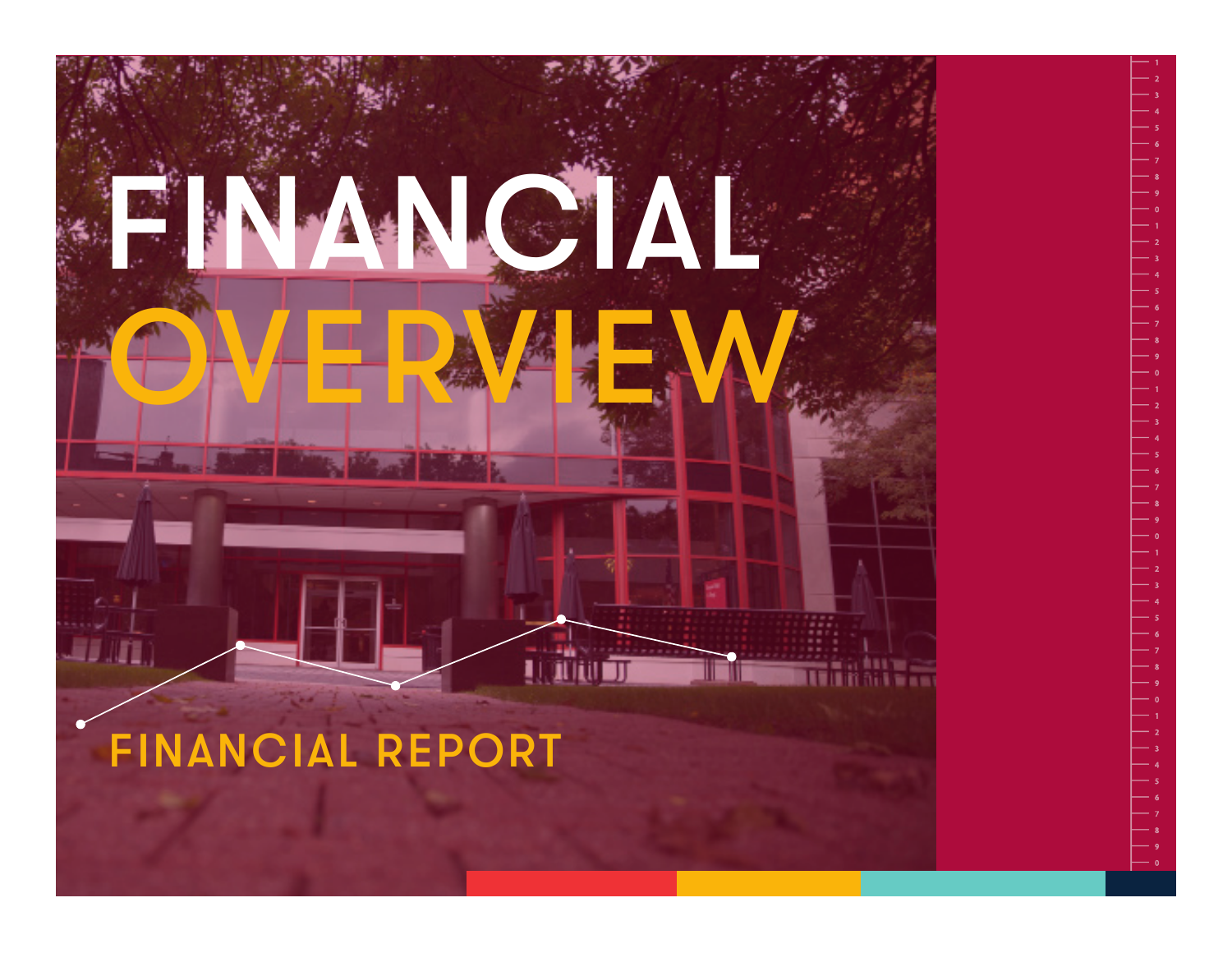## **PHILADELPHIA COLLEGE OF OSTEOPATHIC MEDICINE FOUNDATION ASSETS** DOLLARS IN MILLIONS 2015-2015

 2010 2011 2012 2013 2014 2015 2016 \$280 \$270 \$260 \$250 \$240 \$230 \$220 \$210 \$200 \$190 \$180 \$170 \$160 \$150 \$140 \$130 \$120 \$110 \$100 \$90 \$80 \$70 \$60 \$50 \$40 \$30 \$20 \$10 \$0 n **UNRESTRICTED: \$272,211,351** n **TEMPORARY: \$17,682,492** n **PERMANENT: \$14,066,470**

2016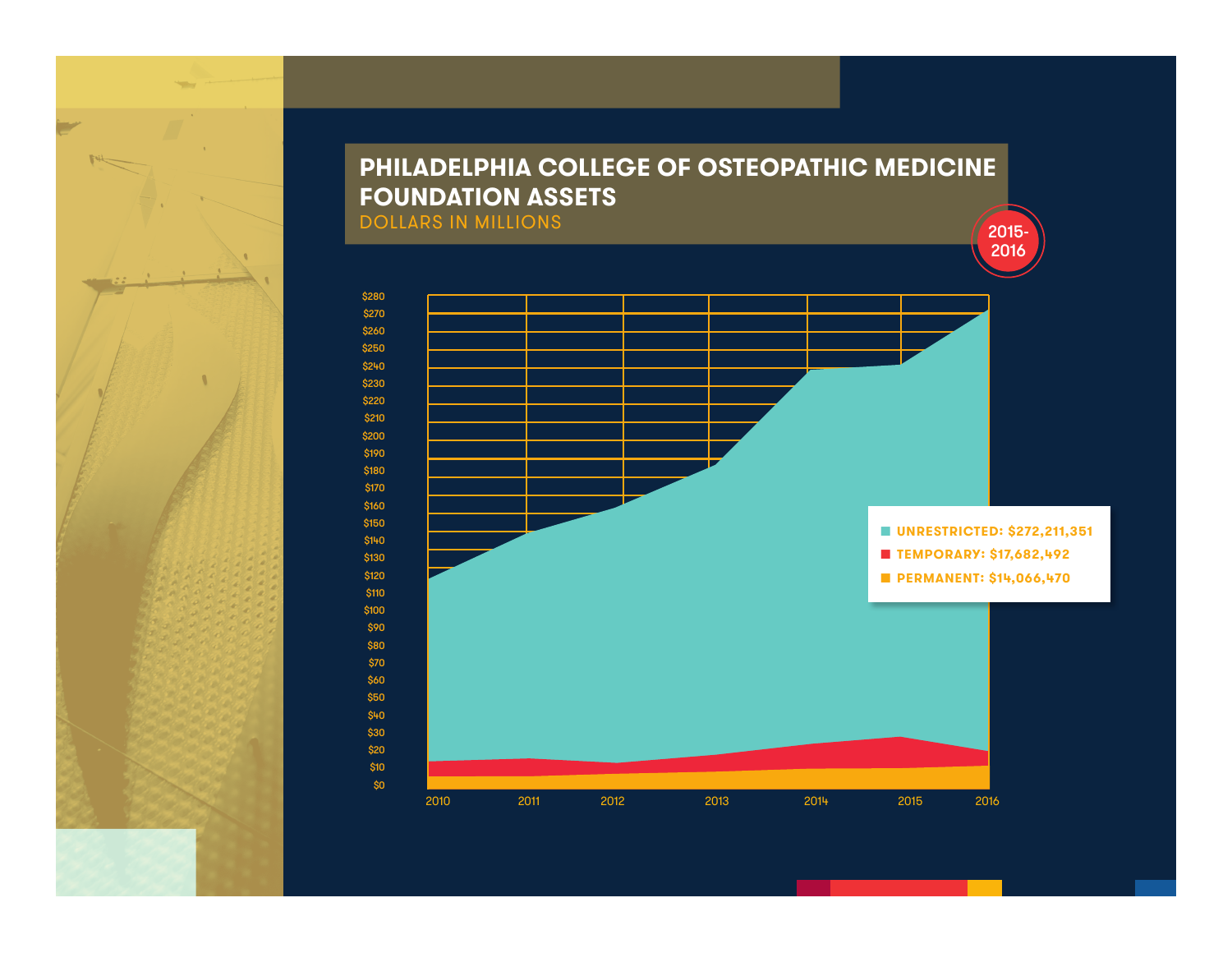

### **GROWTH IN TOTAL ASSETS** DOLLARS IN MILLIONS

2015- 2016

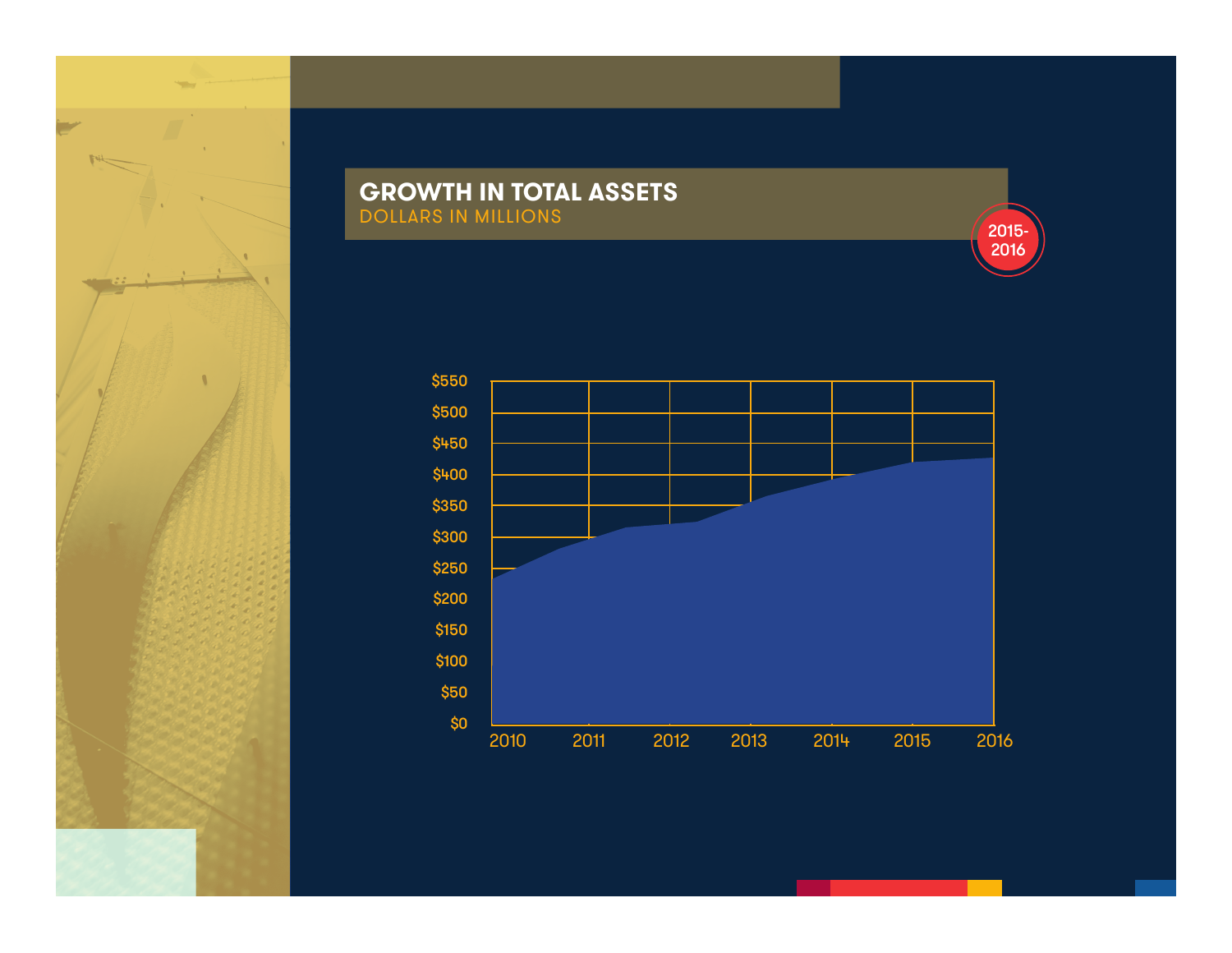#### **SOURCES OF REVENUES FROM OPERATIONS** DOLLARS IN MILLIONS



2015- 2016

**TOTAL REVENUES: \$136.2 MILLION**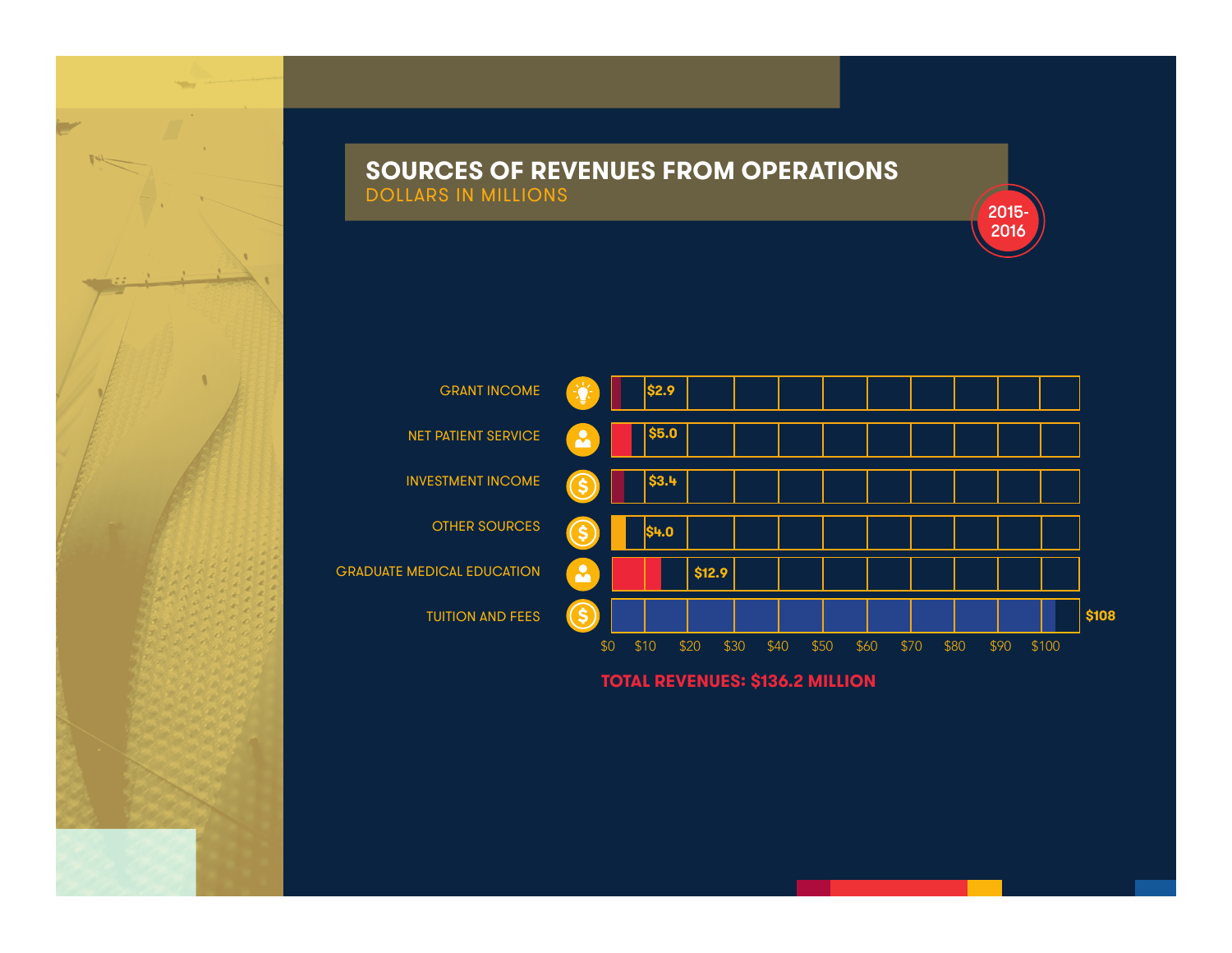

#### **USES OF REVENUES IN OPERATIONS** DOLLARS IN MILLIONS



2015- 2016

**TOTAL EXPENSES: \$119.2**